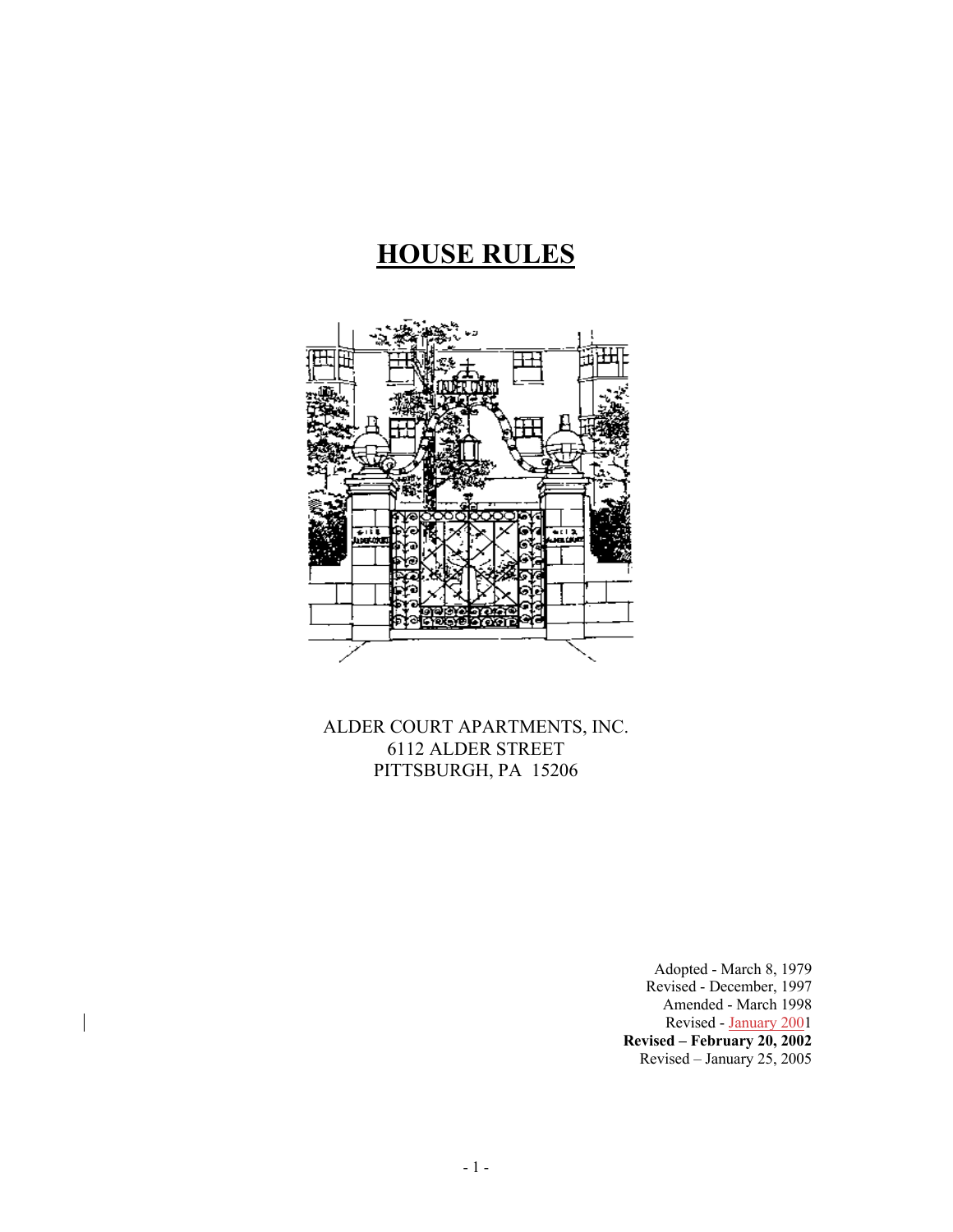These HOUSE RULES are intended to furnish guidelines to promote peaceful and pleasant living among the residents, with all of us observing a concern for our neighbors and an awareness of the need for an even-handed settling of any problems that may arise.

Alder Court Apartments, Inc. consists of 24 apartment units, of varying sizes, as well as laundries, office, storage, and service units. In addition, it has a courtyard, a side yard and a back yard, and 7 single garages and one double garage. These facilities are intended to support and provide for the comfortable occupancy of the premises by the owner/tenants.

Every effort is made to keep the building in good condition. The well-planned structure is comfortable and has a character of its own, keeping the integrity of the architecture since 1913. For many people the age of the structure and its period amenities have great charm. As a designated Pittsburgh History & Landmarks building, exterior appearances cannot be changed, although within apartments most owners have modernized facilities to suit their needs and tastes. Prospective buyers should understand, however, that in purchasing a unit in Alder court they are buying it "as is" with occasional faults attributable to the age of the building.

Another factor that must be emphasized is the mutual responsibility of each owner to the general well being of the Alder Court complex. The sharing of decisions, participation in a limited number of activities (such as service on the Board of Directors, on committees, on special events) makes this truly a COOPERATIVE.

## **SECURITY:**

Conditions in the city make it necessary to provide access to the structure and its apartments by controlled means.

Smoking is prohibited in any of the interior common areas. These areas include, but are not limited to, the entrance vestibules, stairwells, basement, and laundry areas.

All entrances to the apartment structure must be kept locked at all times.

All entrances are keyed alike. Each owner-tenant is provided with a key to gain access to his or her tier and to the common areas.

The electrically controlled locks at the front doors have been installed for convenience. Unless the owner-tenant is positive of the identity of the caller by voice, he should be identified by sight before granting admission by activating the lock. The custodians are expected to be accessible to service people during business hours. If one expects an artisan or a house worker who is not on a regular schedule, please notify the custodian in advance by calling 412**-**661-9541 (custodian and the office).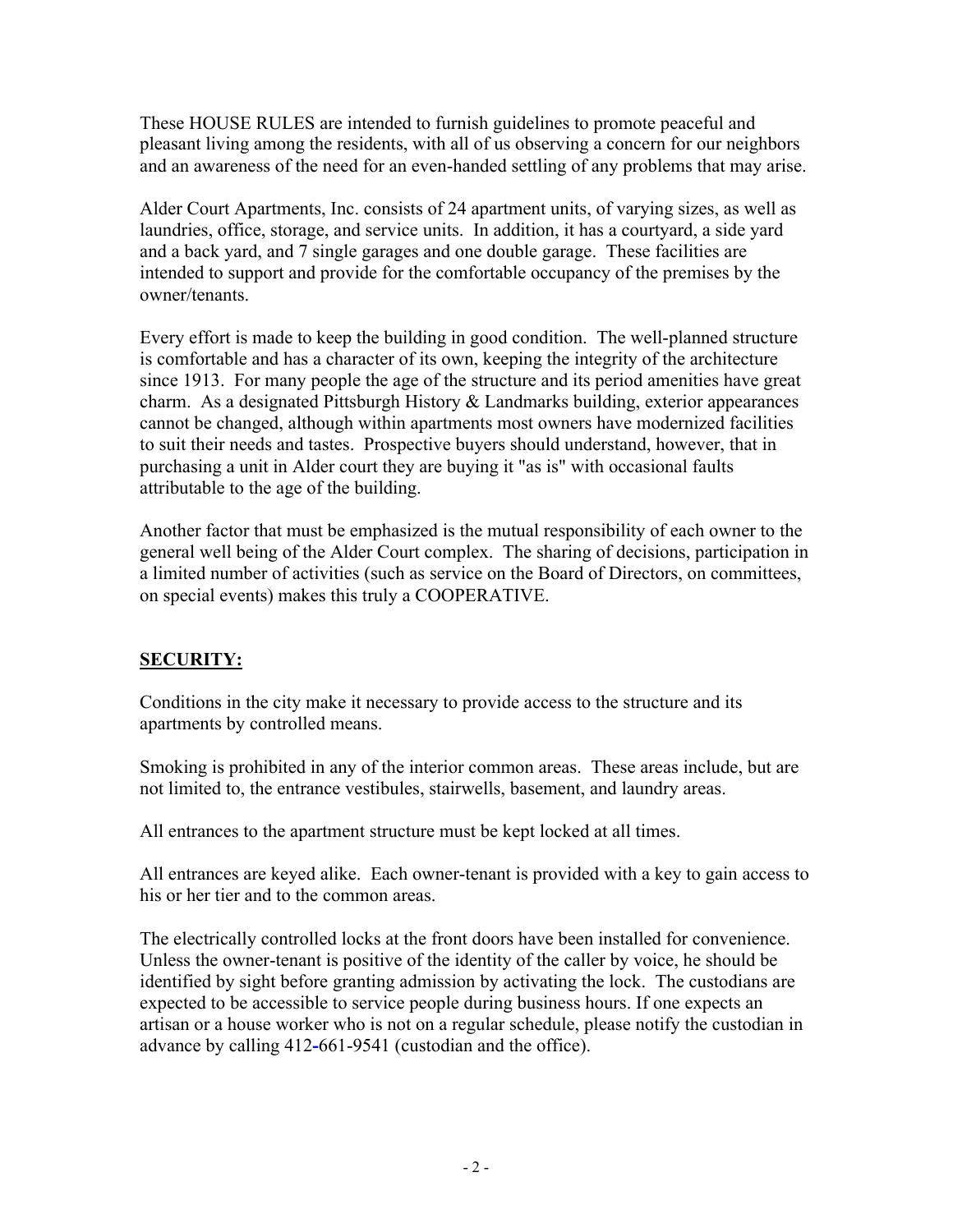Our service staff (custodian and building superintendent) is on duty Monday through Friday. Neither is on duty on Saturday or Sunday except in an emergency.The hours covered are 8:00 AM to 5:00 PM with appropriate time for lunch which may vary according to the work schedule.

The work schedule for both the custodian and building superintendent is planned for and directed by Bill Patton of Arnheim & Neely, Inc. Any request for service and any complaint should be directed to Mr. Patton's office, 412**-**316-0063, and not to the staff. That office is covered Monday through Friday from 8:30 AM to 5:00 PM, with the exception of the noon to 1:00 PM lunch hour. In an emergency at other times, call Arnheim & Neely, Inc. at 412**-**391-1900, and their answering service will contact the proper party. Any direct request to our service staff will be directed by them through Arnheim & Neely prior to scheduling.

A representative of Arnheim & Neely, Inc. or the Board of Directors has the right at a time of emergency from fire, theft, water leaks, and the like to enter any apartment. For this purpose, a duplicate set of keys currently in use should be lodged in the key locker. If the representative is unable to gain access in such an instance because of the unavailability of such keys, management has been given the authority to gain access by other appropriate means. In addition, the owner-tenant may be held liable for damage done to other units of the building.

No object should be left in the entry or passageways, on stairways or in halls, or on walkways outside the building. This request is to avoid accidents to occupants or others.

The general design and construction of Alder Court Apartments offer reasonable protection against spreading fire. However, every occupant must consciously take every precaution to avoid starting a fire; never throw hot ashes or cigarette or cigar ends in waste baskets; repair frayed wires promptly; do not overload your electric circuits; unplug instant-on televisions and clock radios in your absence from the apartment. Note the location of fire extinguishers with respect to your apartment. Read directions for use. Plan possible escape routes from every room in your apartment. Give children their instructions. Do not open a door into a hall if there is a suspicion of heat or smoke on the other side. If you see a fire, call the Fire Department immediately. The emergency number is 911. Stay on the line long enough to direct the Fire Department to the proper address. There are frequently delays in the Fire Department's arrival at a fire because a panicky caller did not give sufficient information.

Changes in temperature and humidity affect the length of elevator cables and sensitivity of floor selectors so that at times the car floor may not register exactly with the building floor. Therefore, care should be taken upon entering or leaving the elevators to avoid accidents.

Children should not be permitted by their parents to operate or play in the elevators or on the fire escapes.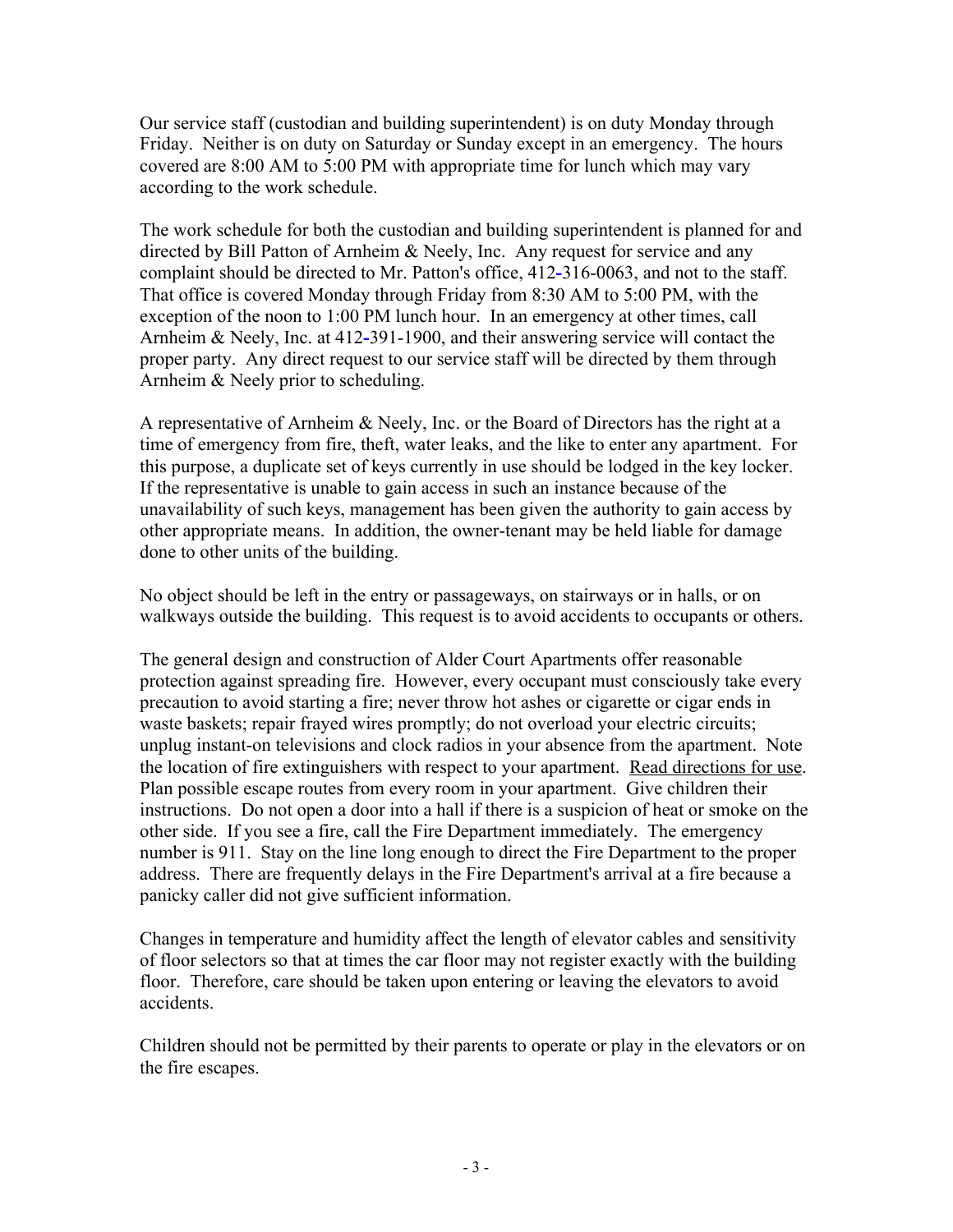<sup>1</sup>Smoking is prohibited in any of the interior common areas. These areas include, but are not limited to, the entrance vestibules, stairwells, basement and laundry areas.

## **USAGE:**

No business inviting or encouraging public access to the premises may be conducted thereon. No sign, advertisement or notice may be inscribed, painted, or affixed on any part of the building.

Any addition to the agreed upon occupancy of any apartment unit must be discussed with and approved in writing by the Board of Directors.

The patio on the west side of the building is for the use of owner-tenants. On occasion, it may be reserved for entertaining by notifying the president of the Corporation and by posting announcement on the chalkboard in the basement.

## **INSTALLATIONS, REPAIRS, REPLACEMENTS, REFURNISHING:**

All work for the account of owner-tenant must be done by qualified registered electricians and licensed plumbers.

Work affecting bearing walls or supporting structures may not be undertaken without written permission of the Board of Directors.

All new electrical wiring and repairs of existing wiring must comply with City regulations and ordinances applicable thereto.

All gas connections must be made and tested by a registered plumber or other qualified person.

Contractors are not permitted to work in members' apartments before 8:30 A.M. and must finish by 6:00 P.M. No major work is permitted at any time on Saturday and Sunday. It shall be the sole discretion of management as to what constitutes major work.

Air conditioners - permission of Arnheim & Neely must be obtained before installing an air conditioner. The size of the unit and load on the electric line will be checked. There is a per unit per year charge to cover the cost of the energy used by the unit. The amount of the charge will be determined at the April meeting of the Board of Directors based upon then current rates, and the shareholders will be advised of the charge.

Any air conditioner that is not in working condition must be removed from the window to avoid being charged the yearly energy cost. Air conditioners are installed in the Spring and are taken out and stored in the tenant's locker in the Fall by the building staff. Anyone wishing storage elsewhere will be subject to approval and/or fee.

<sup>&</sup>lt;sup>1</sup> Amended by the Alder Court Board of Directors on January 25, 2005.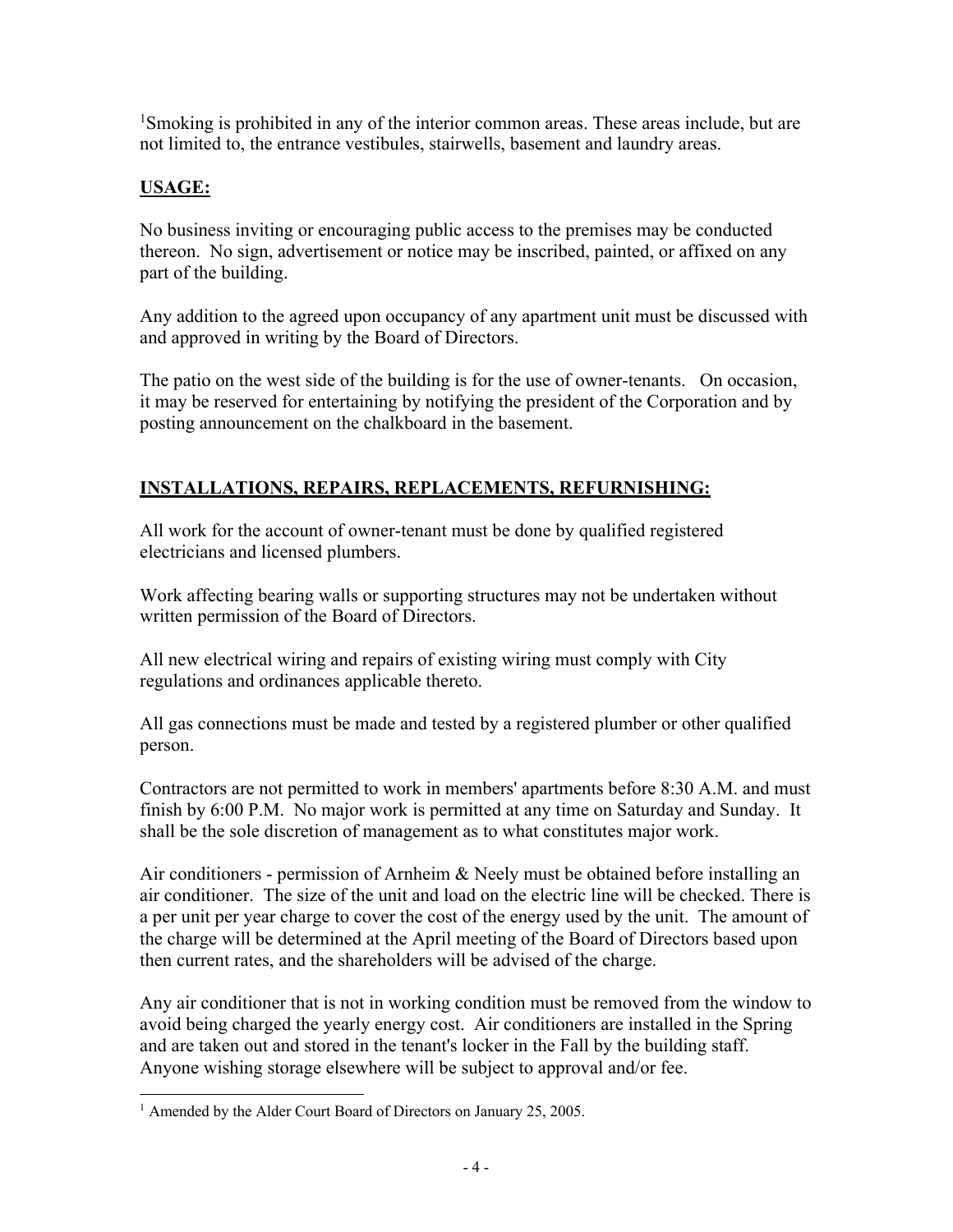Antennas are not permitted on the roof.

Floors must be covered so that heavy traffic does not disturb tenants below.

Care should be exercised to avoid stoppage in drain lines and resultant flooding. The cost of repairing sinks, waterclosets, and other water appliances will be for the account of the occupant.

Damage to another apartment by water will be repaired at the cost of the offending owner-tenant.

All expenditures for repairs within the space enclosed by the walls, ceilings, or floors of any apartment authorized by the owner-tenant are to be for the account of the ownertenant unless specifically excepted by these rules or by action of the Board of Directors.

#### **SERVICES:**

Garbage is collected on Monday, Wednesday, and Friday during the morning hours. At times during the winter months, weather conditions may require an alternate plan. Owners will be so notified.

#### **LAUNDRIES:**

The seven laundries are community property and space is allocated to each shareholder. A schedule is hanging in laundry #4 assigning the times for usage of the coin operated washers and dryers.

When space permits, individually owned equipment may be installed through arrangements with Arnheim & Neely, Inc. No owner-tenant may have space for more than one washer and dryer. Any equipment either not in repair or not currently used must be stored in the shareholder's locker rather than in the laundry room. No electric dryers are permitted - only gas dryers may be used.

Laundries must not be used after 11:00 P.M.

Laundry #4 is equipped with two coin operated washers and dryers for the convenience of the owner-tenants.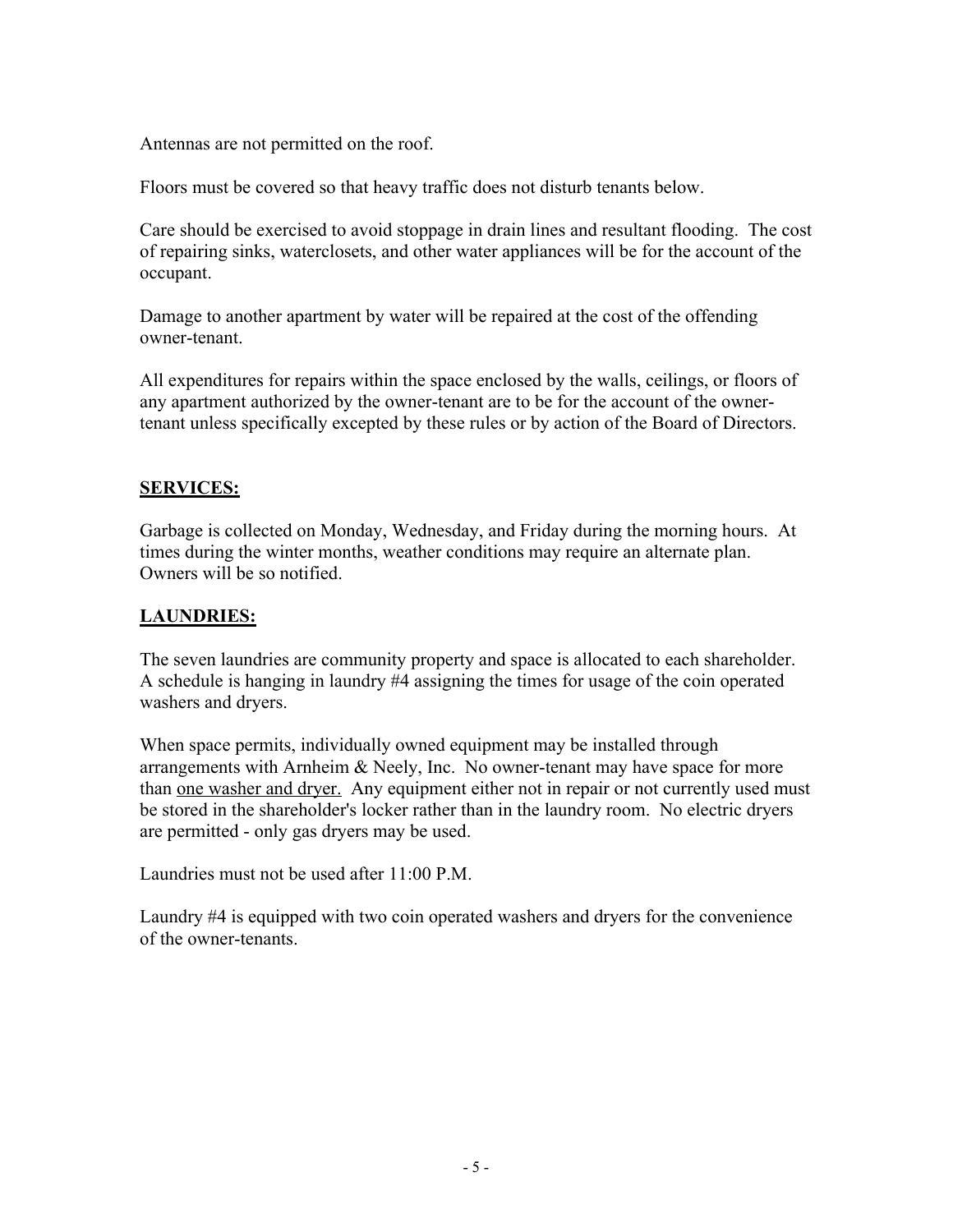#### **NOISE:**

TV, radio, and musical instruments should not be played after 11:00 P.M. unless the sound is muted and kept within one's own apartment. In this regard, consideration for one's neighbors would dictate moderation in tone and use. This is especially important in summer when windows are open.

#### **GENERAL:**

Windows facing the courtyard should be dressed preferably in white or off-white curtains, blinds, or with a neutral color compatible with the building's exterior. Awnings may not be installed in windows facing the courtyard.

Air-conditioners may not be installed in the windows facing the courtyard.

Furniture may not be moved into and out of Alder Court on Sunday without express permission of the Board of Directors or Arnheim & Neely, Inc.

Electrical ranges and clothes dryers may not be installed.

In order to prevent smoke and cooking odors from invading an adjacent apartment, no cooking on fire escape landings or porches is permitted.

Door screens may be replaced at owner's expense. Window screens are provided. Screens are taken out by custodians in the fall and replaced in the spring.

Carpeting and mats are not permitted on fire escapes or porches as they trap moisture and rust the metal flooring. Heavy furniture that damages the floor paint is also not permissible.

In order to conform with City Ordinances, all fire escapes, fire escape landings, and porches must be kept uncluttered. An exception would be a modest display of plants such as many residents have provided which enhance the appearance of the building and give pleasure to many. In this connection, it is suggested that since all porches are shared, consultation with one's neighbor regarding such adornments is appropriate.

Articles of furniture and appliances may not be moved without first installing padding within the elevator cages.

No member or occupant is permitted to hold a public sale of household goods on the premises of Alder Court Apartments.

No solicitation by any person or persons whatsoever is to be permitted in the building.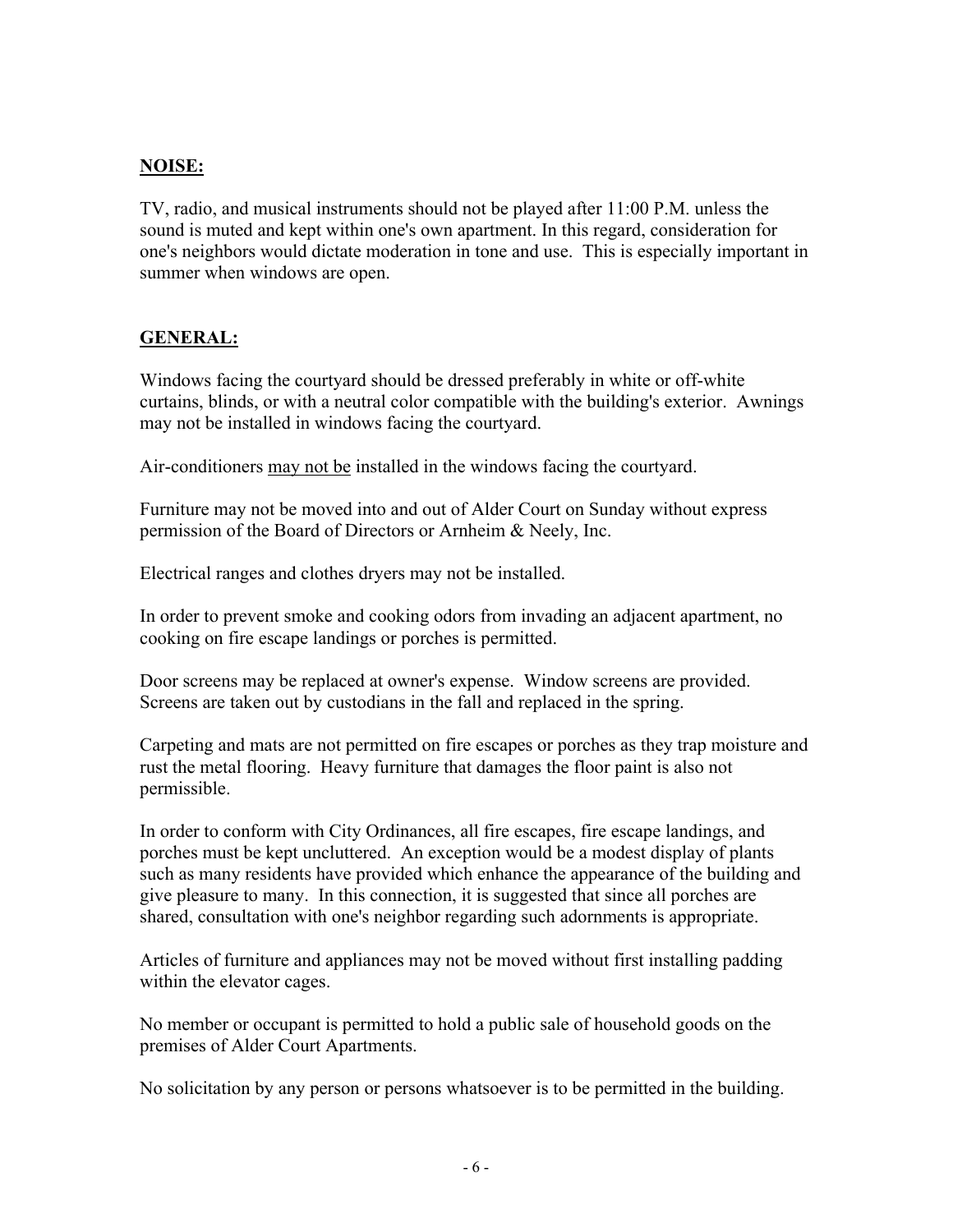#### **RESPONSIBILITY:**

Alder Court Apartments, Inc. disclaims any and all responsibility for loss of property on the premises resulting from causes over which it has no control.

Property left by or for members with the manager, superintendent or other employees of the Corporation will be received by them as agents of said members and not of the Corporation and the Corporation shall not be responsible for any loss or damage to such property.

Under no circumstances will permission be given to a non-resident of Alder Court Apartments to enter a locked apartment of an owner-tenant in his absence, even if the request is made by a member of the owner-tenant's family, without prior written permission being given in writing to either Arnheim & Neely, Inc. or to the president of the Corporation.

Expenditures made by owner-tenants without prior approval of Arnheim & Neely, Inc. will not be reimbursed.

The Corporation carries insurance to protect its property. It has no responsibility for damage done to owner-tenant's property and assumes and recommends that ownertenants carry a Homeowner's policy.

When an owner-tenant plans to leave an apartment unoccupied, information should be lodged with Arnheim & Neely, Inc. as to the duration and whom it should contact in case on an emergency. In the event of long absences, arrangements should be made to have utility services checked periodically.

The Corporation or its Agents shall not be responsible to the members for any nonobservance of rules or regulations on the part of other members.

\*\*\*\*\*\*\*

Adopted by the Board of Directors this  $8<sup>th</sup>$  day of March, 1979 in accordance with Article II, Section 7, of the by-laws and Paragraph 13 of the Proprietary Lease. Modified 12/97. Amended 3/24/98**.** Modified 1/01. Modified 2/20/02.